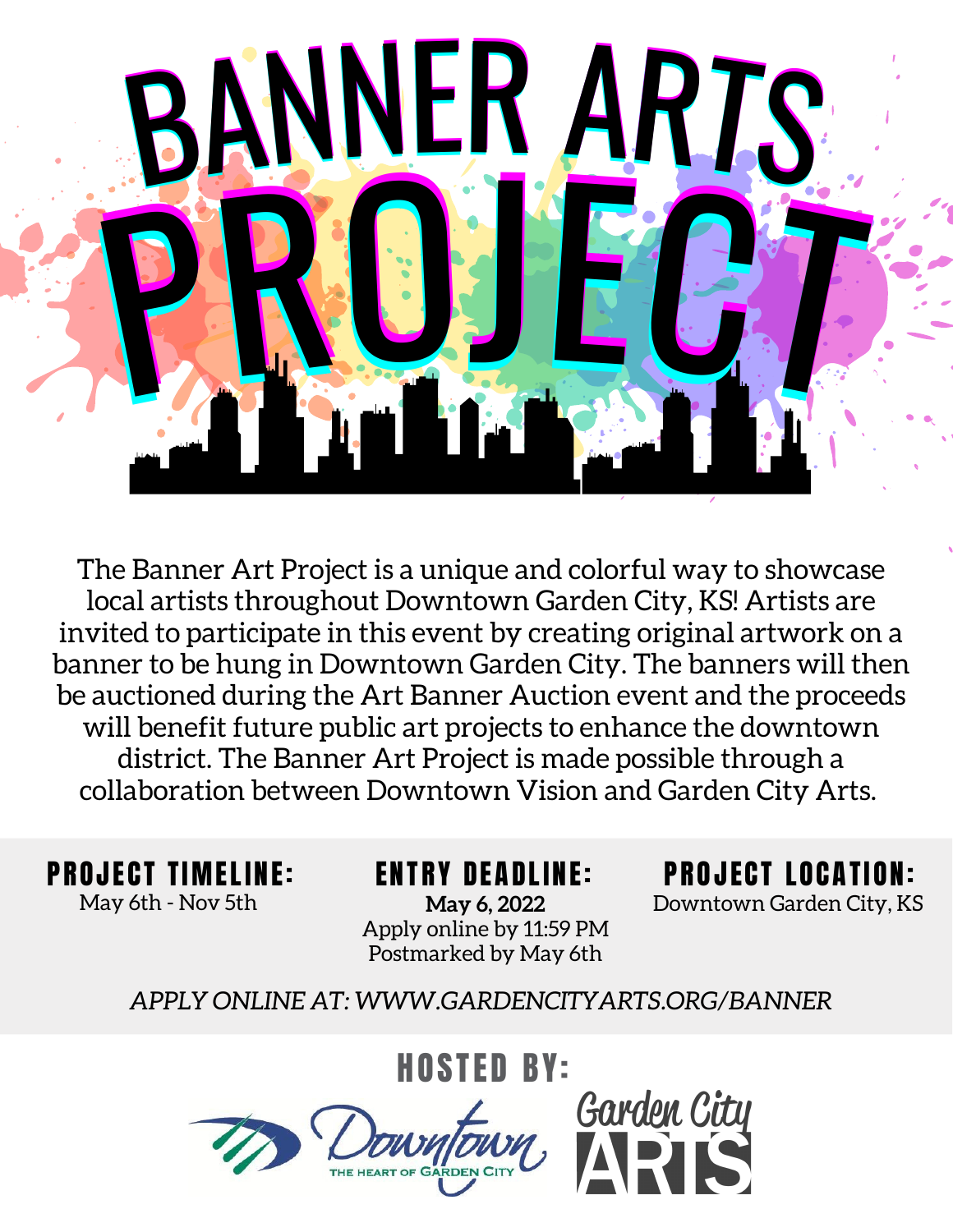# ENTRY GUIDELINES

#### ELIGIBILITY:

Artists must be 18 or older to participate.

#### **ENTRY SCREENING:**

Artists will be judged based on the following criteria: originality, craftsmanship, and commercial appeal to art buyers. A screening committee will judge overall suitability of artwork based on the images and information submitted.

## PHOTOS:

All artists must submit 2 -3 images that best represent their work. Images may be submitted electronically via the online application, email, or mailed with your application.

#### LIABILITY:

Garden City Arts, Downtown Vision, and the City of Garden City accept no responsibility for loss or damage to any artist's property exhibited during the Banner Art Project. Artists are encouraged to provided their own insurance if necessary.

#### **BANNER ART PROJECT RULES:**

- 1.Submission of this entry form constitutes permission to have one's image and artwork photographed for publicity purposes.
- All work must be designed and produced solely by the artist on 2. the application. Plagiarism or use of copyrighted images will result in the artist not being eligible to participate in future Banner Arts Projects.
- Artists must use the banner provided by Downtown Vision & 3. Garden City Arts. Banners must be turned into Downtown Vision OR Garden City Arts by July 29th. If artists do not complete and return their banner, they will be liable for the cost to replace the banner.
- Artists will be responsible for purchasing their own supplies to 4. create their artwork on the banners.
- 5. Artists MUST seal their artwork with a UV Archival Sealer BEFORE returning their completed banner. Please contact Garden City Arts at (620) 260-9700 if you need information on what to purchase.
- 6. Please remember your that banner will be displayed outside along Main St. Some damage to the banners might occur.
- All banners will be auctioned off during the Banner Arts 7. Auction. Revenue from the banner will be divided between the artist who created the piece and Downtown Vision/Garden City Arts AFTER the cost of the banner has been subtracted from the selling price of the banner.
- The public will have the option to buy reproductions of the 2022 8. Banners after the conclusion of the Banner Auction. Artists may opt out of having reproductions of their works printed.

#### **TIMELINE:**

**May 6, 2022:** Applications are due. All online applications must be submitted by 11:59 PM and all mailed applications must be postmarked by May 6th.

**May 13, 2022**: Notification of acceptance status will be emailed to all applicants. Banners will be distributed to all accepted artists.

**Jul 29, 2022**: Banners must be completed and must be mailed or delivered to Downtown Vision located at 120 E Laurel St. in Garden City, KS.

**Aug 12, 2022**: The Banner Arts Walk & Reception will occur in Downtown Garden City.

**Late Aug - Early Oct 2022**: The Banners will be displayed outside in the Downtown District.

**Nov 5, 2022:** Banner Art Auction will take place. Proceeds from sales will be disributed within two weeks after the event.

#### QUESTIONS:

Katy Guthrie (620) 260-9700 gardencityarts@gmail.com

Liandro Rodriguez (620) 276-0891 vision@gcdowntown.com